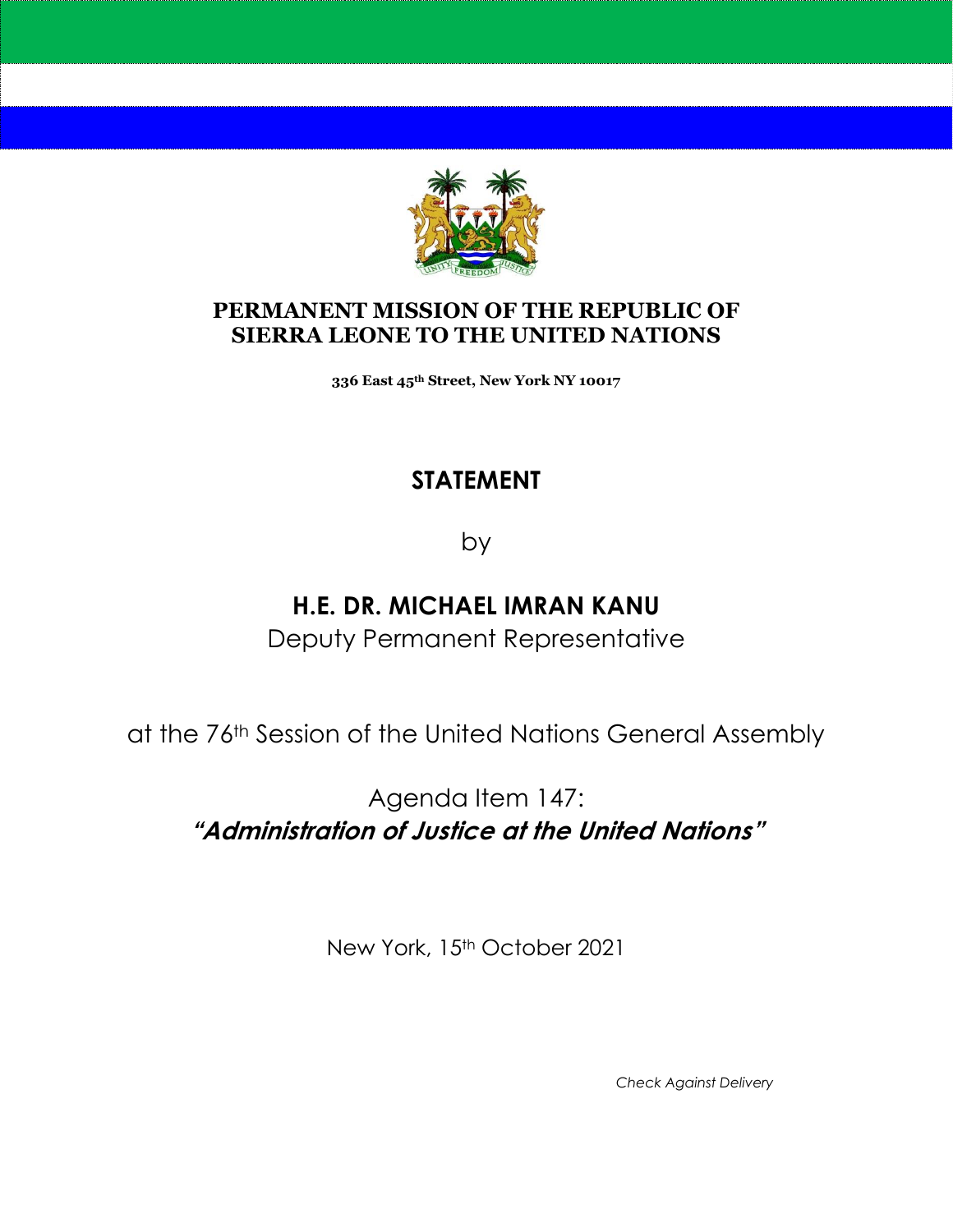### **Madam Chair, Excellencies, Distinguished Delegates,**

- **1.** The delegation of Sierra Leone aligns this statement with the statement delivered by the distinguished representative of **Morocco** on behalf of the African Group.
- **2.** We thank the Secretary-General for his reports on the agenda item '*'Administration of Justice at the United Nations''* contained in document **A/76/99** and **A/76/140** respectively. We also take note of the "Report of the Internal Justice Council on administration of justice at the United Nations" document **A/76/124**. We further take note of the work of the various bodies and units within the system of the administration of justice established by General Assembly resolutions 61/261, 62/228 and 63/253.
- **3.** Sierra Leone underlines the importance of an independent, impartial, transparent, and professional system of administration of justice at the United Nations. We register our support for the system to the extent it exemplifies these attributes and principles. This is underscored by the fundamental principle of fairness, which in our mind is characterized by equity, respect, justice, with the people and not the UN as an institution at the centre.
- **4.** This is more relevant as we address the issue of workplace culture, institutional racism, and discrimination within the context of the "Decade for Action to Combat Racism and Racial Discrimination", and the work-life balance during the COVID-19 pandemic. We appreciate that the system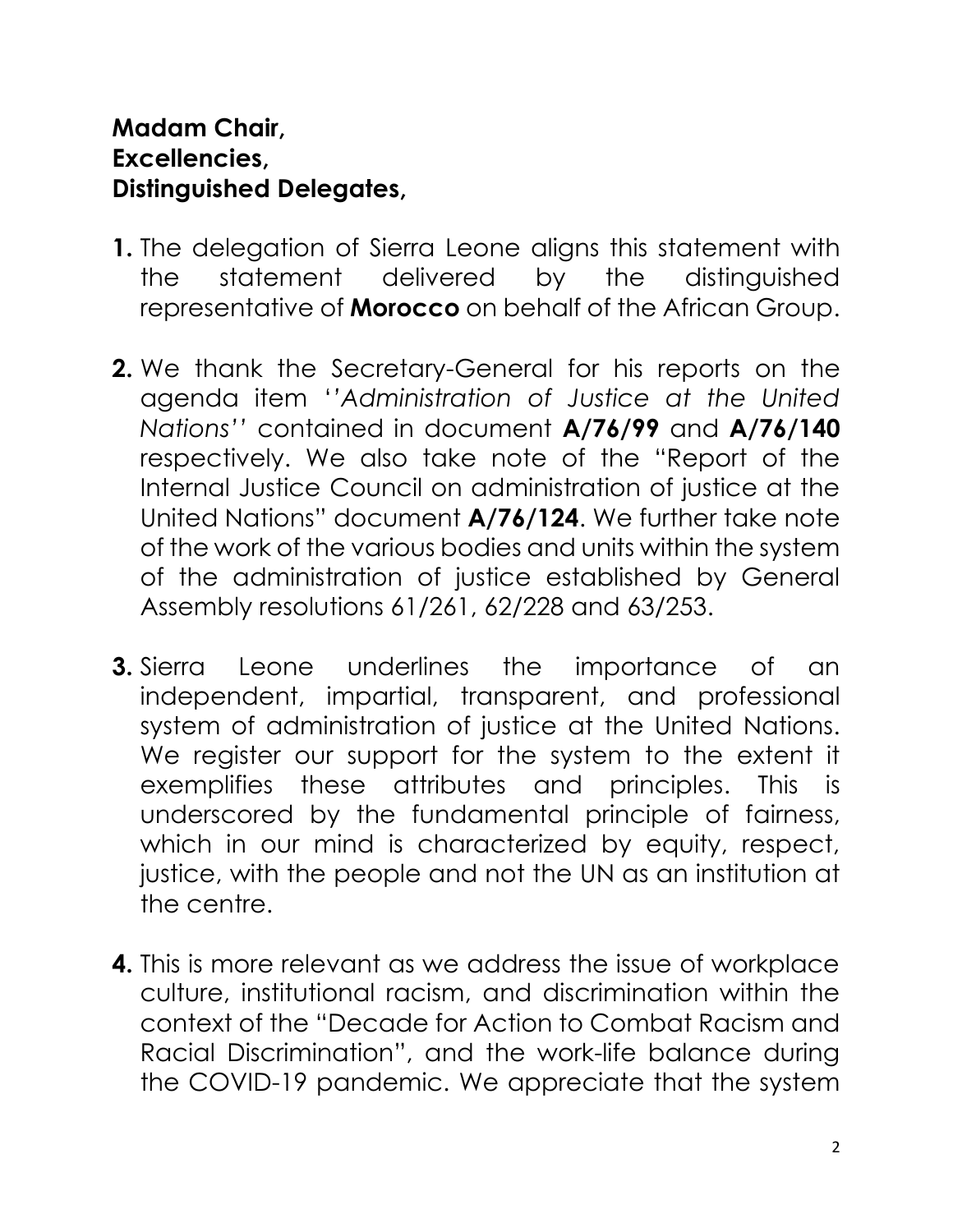of administration of justice has continued functioning notwithstanding the COVID-19 pandemic challenges, and the financial liquidity crisis.

**5.** Much like the African Group, we take note of the adoption of remote working arrangements to enable the UN Justice System to continue conducting its work in a virtual environment. As we commend such an approach to ensure business continuity, my delegation, however, sees the need for performance audit to ensure the tenets of justice and fairness are not consequently adversely impacted. Procedure must not come in the way of substantive justice without reference to the challenging COVID-19 circumstances. In welcoming these efforts, care must be taken to ensure that the fundamental principles of fairness and non-discrimination continue to form the bedrock of the system, even as it strives to be efficient, transparent, and coherent.

# **Madam Chair,**

- **6.** Sierra Leone notes the trends in and observations on the operation of the formal system of administration of justice. We certainly deem it appropriate for the trend in the requests received by the Secretariat's Management Evaluation Unit to identify the reason(s) for the decrease of the requests received from 704 in 2019 to 404 in 2020. As we cautiously commend the downward trend, indicative of an improving working environment, we also hold the view that improvements must be quantitative and qualitative.
- 7. Sierra Leone further notes the increase in the delivering of judgements by the Dispute Tribunal, with a 28% year-over-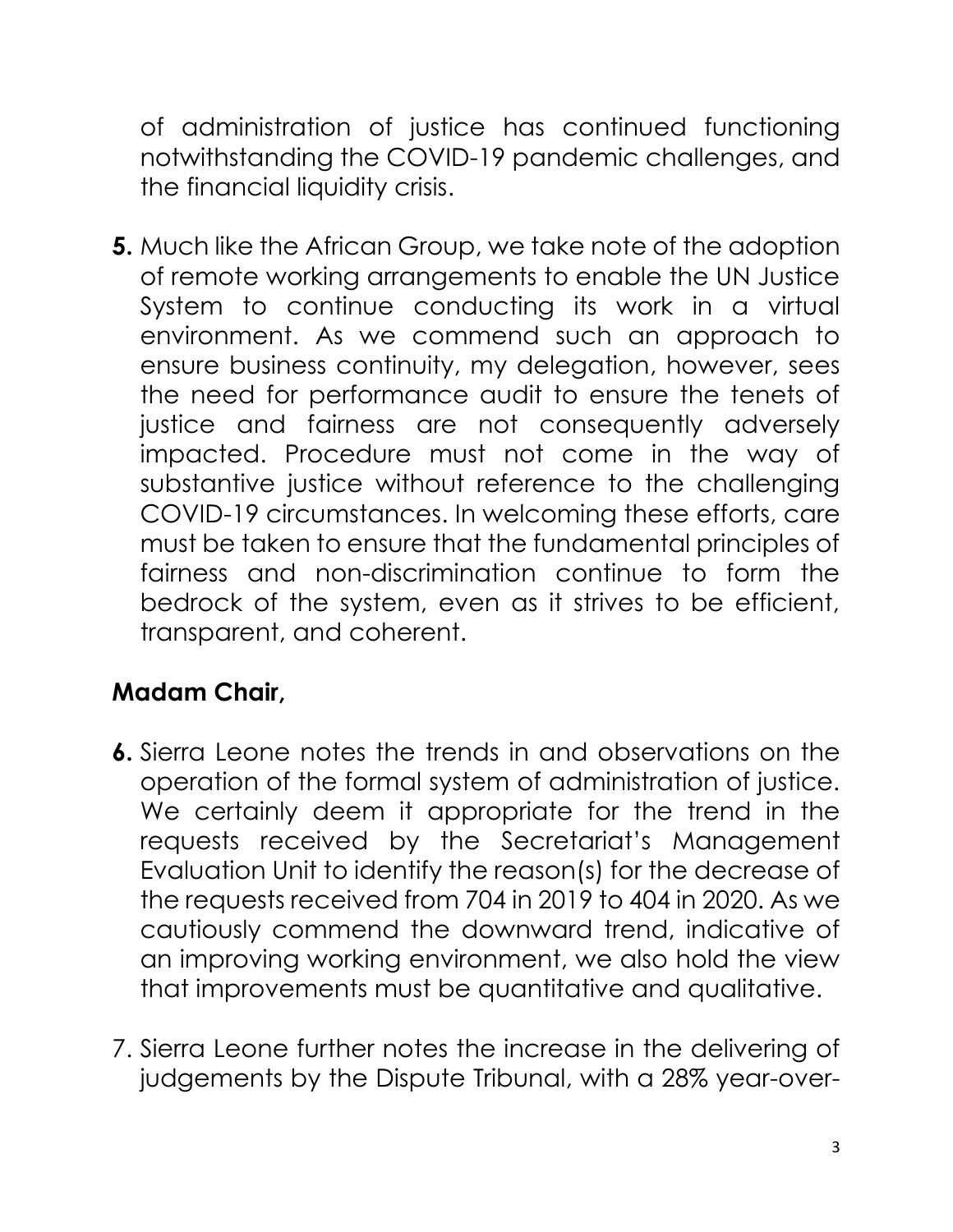year increase. The Appeals Tribunal also had a year-overyear increase in the delivery of judgments and disposal of appeals. The Secretary-General's Report indicates that the financial liquidity situation on the Appeals Tribunal was averted. While we welcome such an important feat, it may be useful to determine whether this was because of the transition to remote work, and whether the aversion of the liquidity situation is sustainable.

- **8.** We also note with appreciation the steps taken to address the request of the General Assembly in paragraph 26 of resolution 75/248 on backlog of cases. With the commendable reduction to 36.5% of caseload in December 2020, we look forward to the full implementation of the case disposal plan.
- **9.** Sierra Leone welcomes the informal resolution of applications pending before the Dispute Tribunal. We also welcome the swift and efficient use of the informal dispute resolution system. In the seeming complex relationship between the work of the Dispute Tribunal, Office of the Ombudsman and Mediation Service, with unsuspecting grey areas, care must be taken so the overall objective of justice is not lost.
- **10.** We use this opportunity to express support for the development of a fully searchable database of judgment and orders, following the prior issuance of the Digest of Case Law containing key judgments and orders of the Dispute and Appeals Tribunals in the first 10 years of the internal justice system. This is a laudable progress which will enhance access to the jurisprudence of the tribunals. Access to jurisprudence and outreach, in our view, are vital